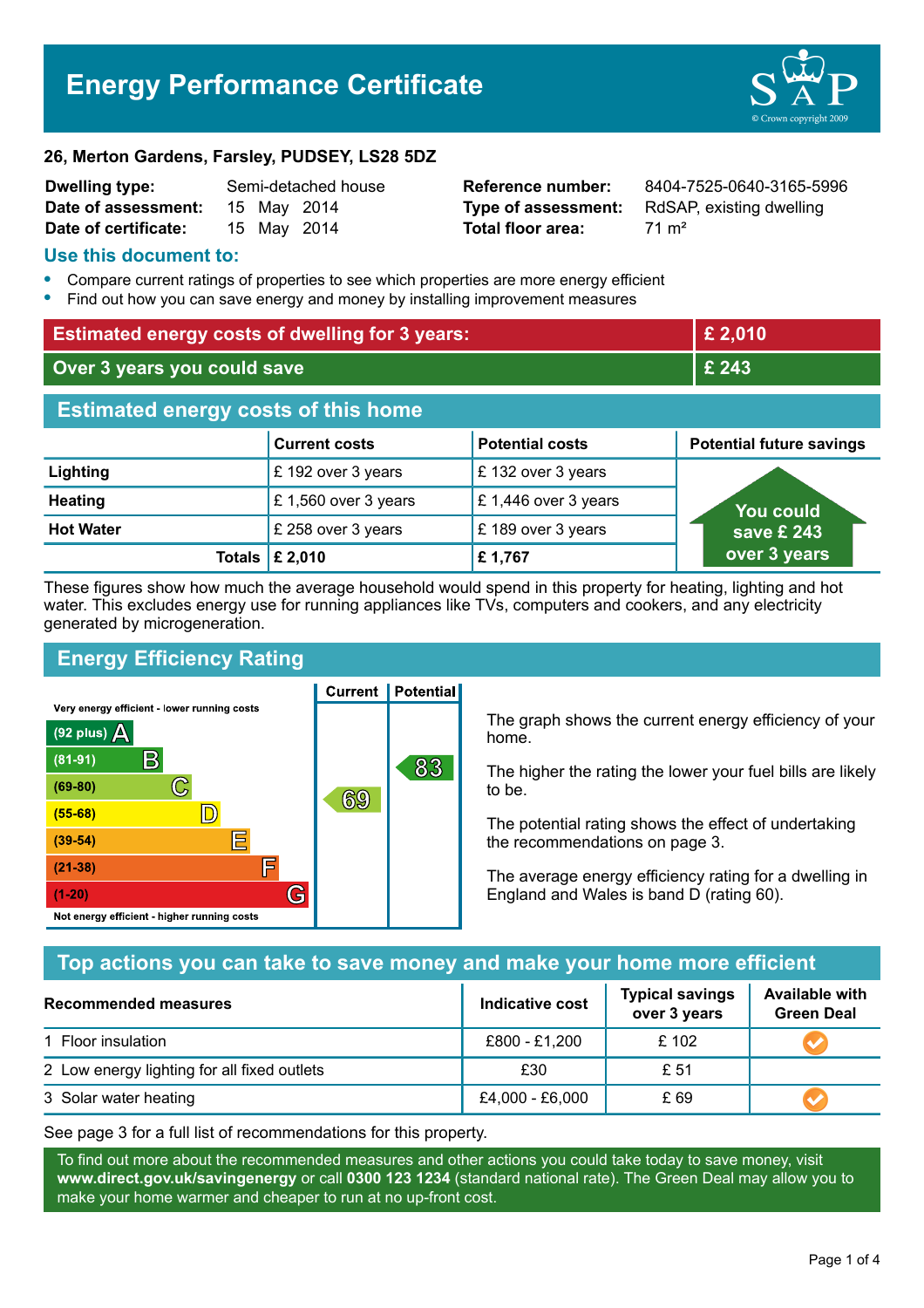## **Summary of this home's energy performance related features**

| <b>Element</b>        | <b>Description</b>                          | <b>Energy Efficiency</b> |
|-----------------------|---------------------------------------------|--------------------------|
| Walls                 | Cavity wall, filled cavity                  | ★★★★☆                    |
| Roof                  | Pitched, 100 mm loft insulation             | ★★★☆☆                    |
| Floor                 | Suspended, no insulation (assumed)          |                          |
| <b>Windows</b>        | Fully double glazed                         | ★★★☆☆                    |
| Main heating          | Boiler and radiators, mains gas             | ★★★★☆                    |
| Main heating controls | Programmer, room thermostat and TRVs        | ★★★★☆                    |
| Secondary heating     | Room heaters, mains gas                     |                          |
| Hot water             | From main system                            | *****                    |
| Lighting              | Low energy lighting in 54% of fixed outlets | ★★★★☆                    |

Current primary energy use per square metre of floor area: 200 kWh/m² per year

The assessment does not take into consideration the physical condition of any element. 'Assumed' means that the insulation could not be inspected and an assumption has been made in the methodology based on age and type of construction.

See addendum on the last page relating to items in the table above.

#### **Low and zero carbon energy sources**

Low and zero carbon energy sources are sources of energy that release either very little or no carbon dioxide into the atmosphere when they are used. Installing these sources may help reduce energy bills as well as cutting carbon. There are none provided for this home.

# **Opportunity to benefit from a Green Deal on this property**

The Green Deal may enable owners and occupiers to make improvements to their property to make it more energy efficient. Under a Green Deal, the cost of the improvements is repaid over time via a credit agreement. Repayments are made through a charge added to the electricity bill for the property. To see which improvements are recommended for this property, please turn to page 3. You can choose which improvements you want to install and ask for a quote from an authorised Green Deal provider. They will organise installation by an authorised Green Deal installer. If you move home, the responsibility for paying the Green Deal charge under the credit agreement passes to the new electricity bill payer.

For householders in receipt of income-related benefits, additional help may be available.

To find out more, visit **www.direct.gov.uk/savingenergy** or call **0300 123 1234**.

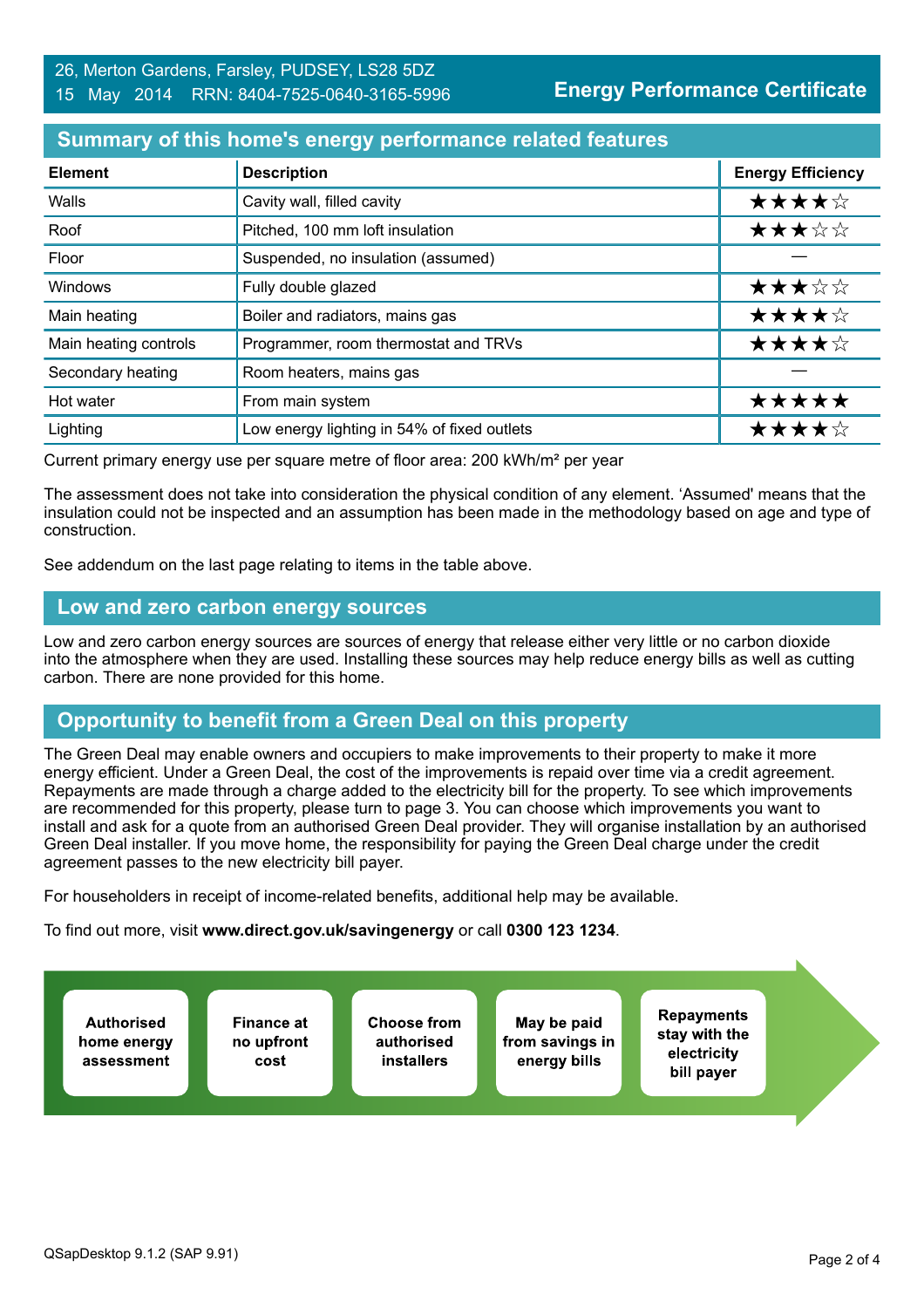#### 26, Merton Gardens, Farsley, PUDSEY, LS28 5DZ 15 May 2014 RRN: 8404-7525-0640-3165-5996

## **Recommendations**

The measures below will improve the energy performance of your dwelling. The performance ratings after improvements listed below are cumulative; that is, they assume the improvements have been installed in the order that they appear in the table. Further information about the recommended measures and other simple actions you could take today to save money is available at **www.direct.gov.uk/savingenergy**. Before installing measures, you should make sure you have secured the appropriate permissions, where necessary. Such permissions might include permission from your landlord (if you are a tenant) or approval under Building Regulations for certain types of work.

Measures with a green tick are likely to be fully financed through the Green Deal since the cost of the measures should be covered by the energy they save. Additional support may be available for homes where solid wall insulation is recommended. If you want to take up measures with an orange tick  $\blacklozenge$ , be aware you may need to contribute some payment up-front.

| <b>Recommended measures</b>               | <b>Indicative cost</b> | <b>Typical savings</b><br>per year | <b>Rating after</b><br><b>improvement</b> | <b>Green Deal</b><br>finance |
|-------------------------------------------|------------------------|------------------------------------|-------------------------------------------|------------------------------|
| Floor insulation                          | £800 - £1,200          | £ 34                               | <b>C70</b>                                |                              |
| Low energy lighting for all fixed outlets | £30                    | £ 17                               | C71                                       |                              |
| Solar water heating                       | £4,000 - £6,000        | £ 23                               | C72                                       |                              |
| Solar photovoltaic panels, 2.5 kWp        | £9,000 - £14,000       | £241                               | <b>B83</b>                                |                              |